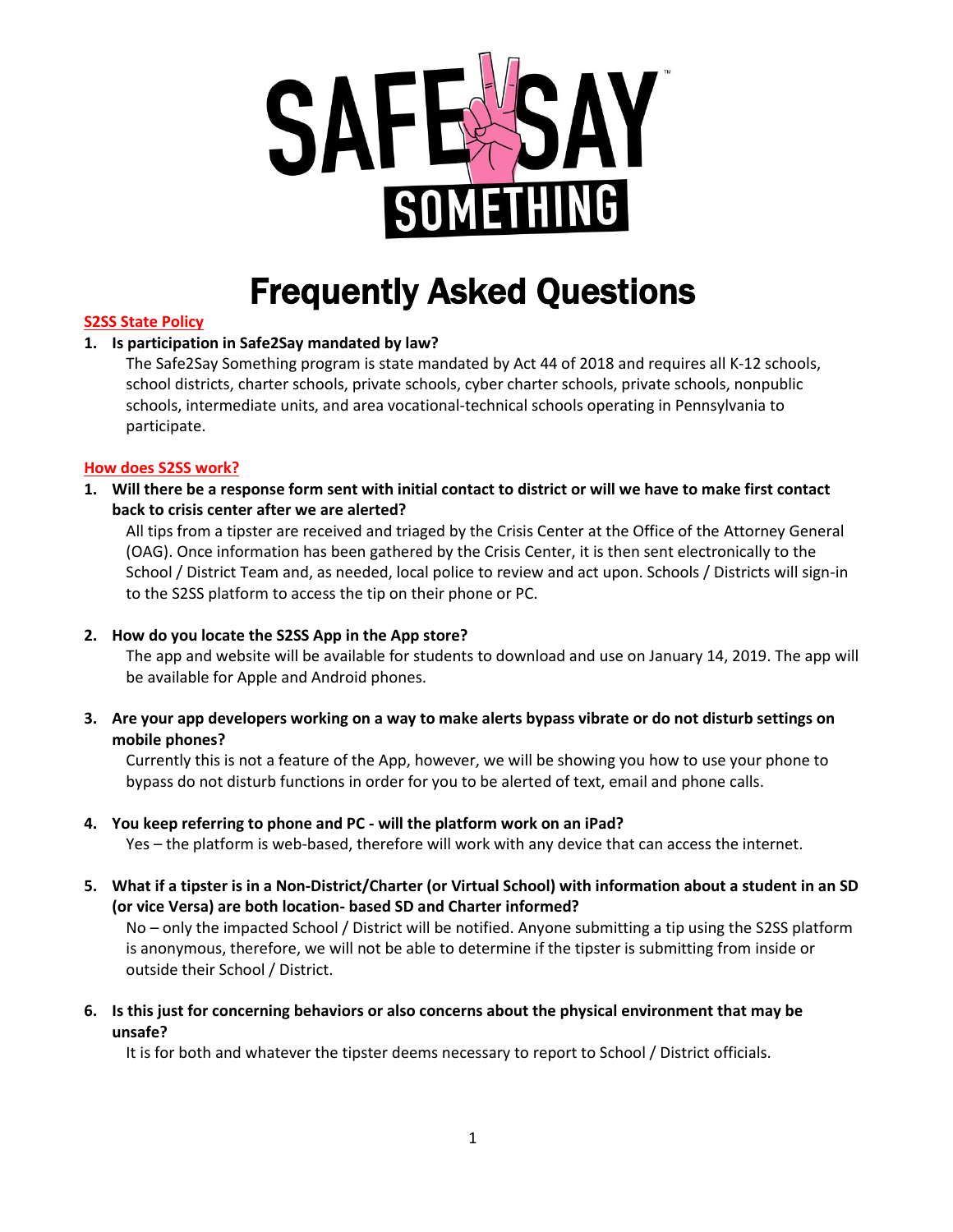

**7. Will parents have the ability to submit tips through the system regardless of whether or not they complete any training materials?**

Yes – they can submit tips using any of the three platforms … app, website, and/or 24/7 crisis hotline.

- **8. Does the closeout with S2SS need to be done by one of the 3-5 users or can anyone from the school who works on the resolution of the situation complete the closeout process?** Closeout must be completed by someone from the 3-5 member team because they are authorized to access and use the S2SS platform.
- **9. If the 3-5 team members are in different locations - is there a part of the notification process that indicates that one of the members has responded to S2SS or do we have to call one another?** Yes – there is an audit function where you can go to view who has read and responded to a submitted tip.
- **10. If we have an Alternative School in our system, with already identified at risk students, should we also roll this out to these students?**

Yes – the program is mandated for all schools … K-12 regardless of being an Alternative School or other school type.

**11. Is there a way for schools to get more information from a report? Meaning if a report comes in and we need more information is there a way to communicate with the original reporter to get more information?** 

Yes – Schools / Districts have the ability to have 2-way anonymous dialog with a tipster at any time. This information, depending on the tipsters availability to answer, can be instant. This information is also shared instantly across the platform so your teammates can see the information the same time as you – keeping all well-informed.

- **12. Do we need to run tips provided through our own system through the Safe2Say Something system?** This is not a requirement. It is up to the School / District.
- **13. What other states have implemented this program as we are interested in reaching out to any contacts you can provide?**

Nevada, Oregon and Colorado have implemented similar programs utilizing the same software. We have an extensive list of School Districts as well for your reference. Please keep in mind that each state and district may setup and use the system differently from how the Office of the Attorney General and PA State Policy mandated.

# **Existing Anonymous Reporting System**

**1. Our District currently has a TIPS line. Would this replace our current system? It seems to us that one reporting system would be best and help avoid confusion.**

All schools and school entities are required by law to participate in the Safe2Say Something program. We understand that some schools and/or districts are already utilizing a tip line program. It is up to the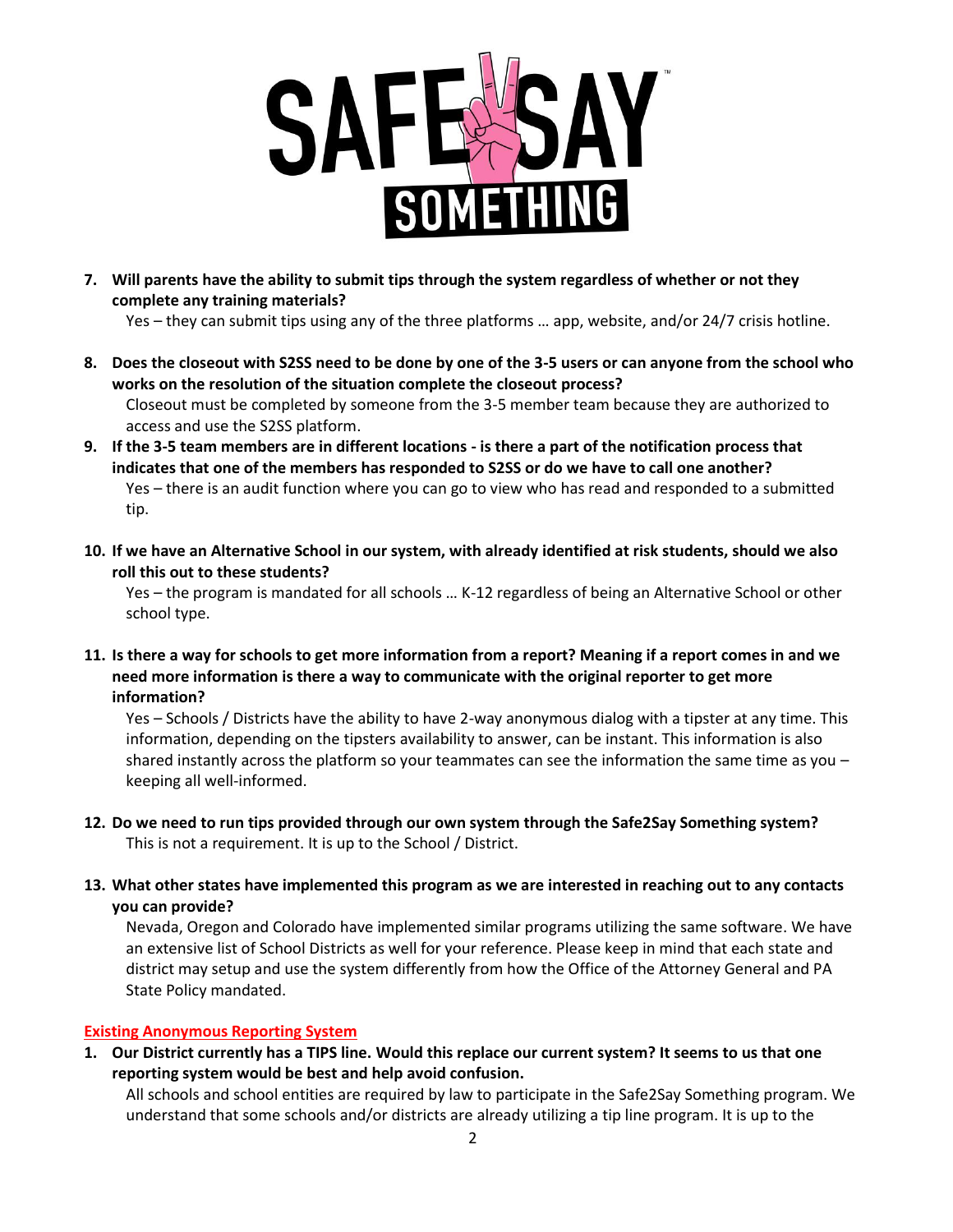

individual school and/or district to determine whether or not they want to continue using what they have in addition to providing a contact and participating in the Safe2Say Something program.

# **False Reporting and Breaking Anonymity**

**1. Are you able to trace false submissions? How will the S2SS program handle instances of false reporting, students attempting to get other students in trouble?**

We are able to trace false submissions ONLY if a school gets a court order to uncover anonymity of a tipster. As reference, we anticipate less than  $\frac{1}{2}$  of 1% of tips are false submissions based on similar programs nationally.

# **Student, Staff and Parent Training**

**1. Is this a K-12 initiative? If so, is the student training appropriately geared to younger students?** S2SS will train middle and high school students only (~grades 5 or 6-12). However, tips may be received for students and adults located in K-12 schools.

# **2. How much instructional time is going to be required to train students?**

Middle and high school students ( $\approx$  grades 5 or 6-12) will be trained in 1-hour through an interactive training video or direct training by Sandy Hook Promise trainers (availability is limited). The interactive training video can be split over two periods if required. Direct training requires one session.

# **3. Is training available bilingually?**

Direct trainers are available to deliver the program in Spanish and English. Other languages may be able to be delivered (or translated) upon request.

# **4. What is the timeframe for training of students, staff and parents for the 2018-19 school year? Is there different training for the HS/MS as opposed to Elementary students?**

Schools can begin to train students, staff and parents on January 14, 2019. All are required to have their Schools / Districts trained in the 2018-2019 School Year. Only middle and high school students and the adults around them will be trained in the S2SS program.

#### **5. If we wanted to train all staff on January 18 could we roll out with students on January 22 with students?** The program will be live and accepted tips from every school entity in Pennsylvania beginning on January

14, 2019. The district lead and team accepting tips should be trained before January 14 and if the lead so chooses to train additional staff, this can happen at any time so long as the school is ready to receive tips by January 14. Student training will be ongoing, however, any student can hear of the program, download the app, access the website, and submit a tip beginning on January 14, 2019 whether their student training has taken place or not.

# **6. What date should we have the student training on? By and after January 14?**

Additional information will be coming out regarding the coordination of student training by Sandy Hook Promise in the near future.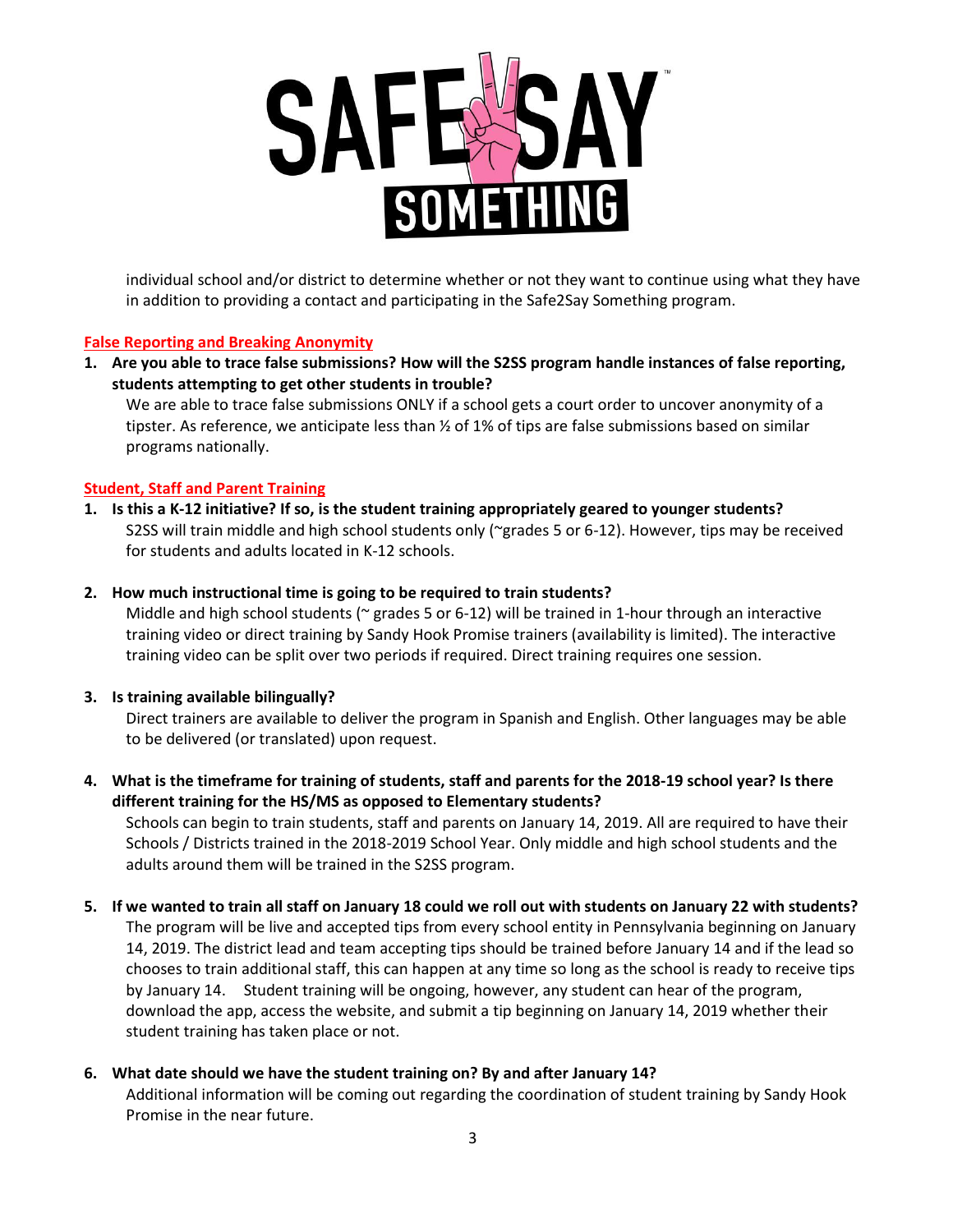

# **7. If it is a life/crisis situation, why wouldn't the crisis individual just call 911?**

Not all individuals are comfortable calling 911 (or talking to a trusted adult). As a result, an alternative platform, like S2SS, is needed.

# **Community Training**

**1. Does the community have the ability to access this? Can they report tips? If so, is there training for the community?**

The community will not be trained in the program, however, they could access and submit tips as "parents / caretakers" are part of the community. Additionally, other community members may submit tips, although the number will be very low as this is a school-driven program.

# **School / District 3-5 Member Teams**

#### **1. When will you be releasing the regional training schedule?**

The regional training schedule will be released within 14 days of when you participated in the School / District Kickoff Webinar.

**2. Will there be information sent as to setting up training dates and where to send contact information?** Training dates, locations and times will be sent 14 days from the date you attended the School / District kickoff Webinar. Contact information will be collected approximately 14-21 days from the School / District kickoff Webinar. You will receive an email providing training information and requesting contact information.

#### **3. Will there be a training at the Safe Schools conference in Hershey on November 8-9?**

No – this session is already scheduled and agenda complete. There is no time for training, however, there will be a presentation on the program to reinforce its presence and anticipated impact in the state of PA.

#### **4. What happens in the summer?**

There is a significant drop-off of tips, however, you will receive submissions that will need to be acted upon …. Primarily life safety, but again the number of submissions is very low.

**5. What level of training should a school team member have to handle the life safety tips? Should our SRO be a team member?**

All School / District Teams will be trained on how to receive and review tips. S2SS recommends that members of your current school safety / discipline team be assigned this program – including Principals, Assistant Principals, Counselors, Social Workers, and/or School Resource Officers (SRO). All should have 24/7 access to your School / District Student Directory to be able to provide a student address to police (as needed) for life safety issues.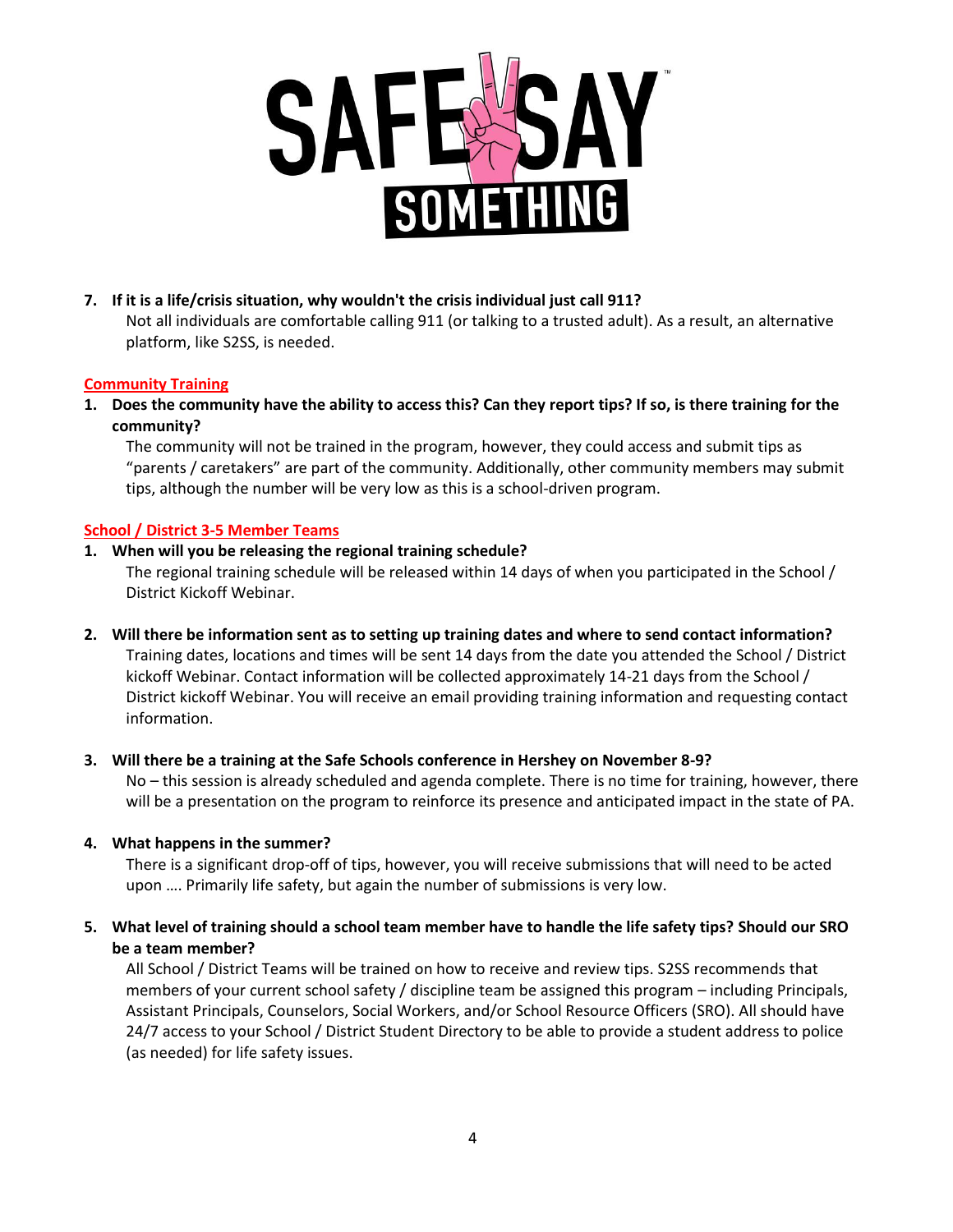

**6. When a safety tip comes in that is life threatening do all team members get contacted 24/7 or just the lead? Can we designate certain people be contacted based on grade level?**

All tips will be sent to the 3-5 team members – this includes both life safety and non-life safety tips. The life safety tips will be sent 24/7 and non-life safety tips will be sent between 6am – 6pm daily. At this time, we are suggesting that all members receive tips as you get used to the system. Post initial use, S2SS District Leads can designate people to receive either both life safety and non-life safety tips OR just life safety tips. We STRONGLY encourage you to have at least 3 team members receiving tips to ensure tips are received and acted upon.

# **7. Is the S2SS School / District Lead part of the 3-5 crisis team?**

We recommend yes, but it is optional. If you decide not to be the lead for the team, then you will need to assign a lead post-launch, so the Office of the Attorney General has an ongoing contact to communicate with.

# **8. Can you have more than 5 individuals?**

We recommend only 5 members per team in order to ensure seamless management of tips - more than 5 members can begin to be confusing with "too many" responses and coordinated responsibilities to manage. That said, the decision rests with the School / District.

**9. Are these 3-5 member teams per school or per school district? Would that include all Catholic private school?**

The 3-5 member teams are per district. They will represent and manage all tips for all schools within a district. All public, charter, and private schools are required to participate in and will be supported by this state-mandated program.

# **10. What is the process to change team members? Maybe we have a school psych on the team, but they don't work during the Summer. Can we change the team member for the summer?**

The S2SS School / District Lead will be the administrator for her/his team. In this role, they will be able to make additions/deletions/changes to any team member.

**11. Do we select which of the options (call, text, email) we receive? Or can we choose to receive any mix or match of them?** 

Additional information about this will be provided soon.

# **12. Can a school have 2 lead contacts?**

Yes – we suggest distinct and defined roles and responsibilities to ensure there is no team, dispatch/police, and/or interaction with the OAG confusion.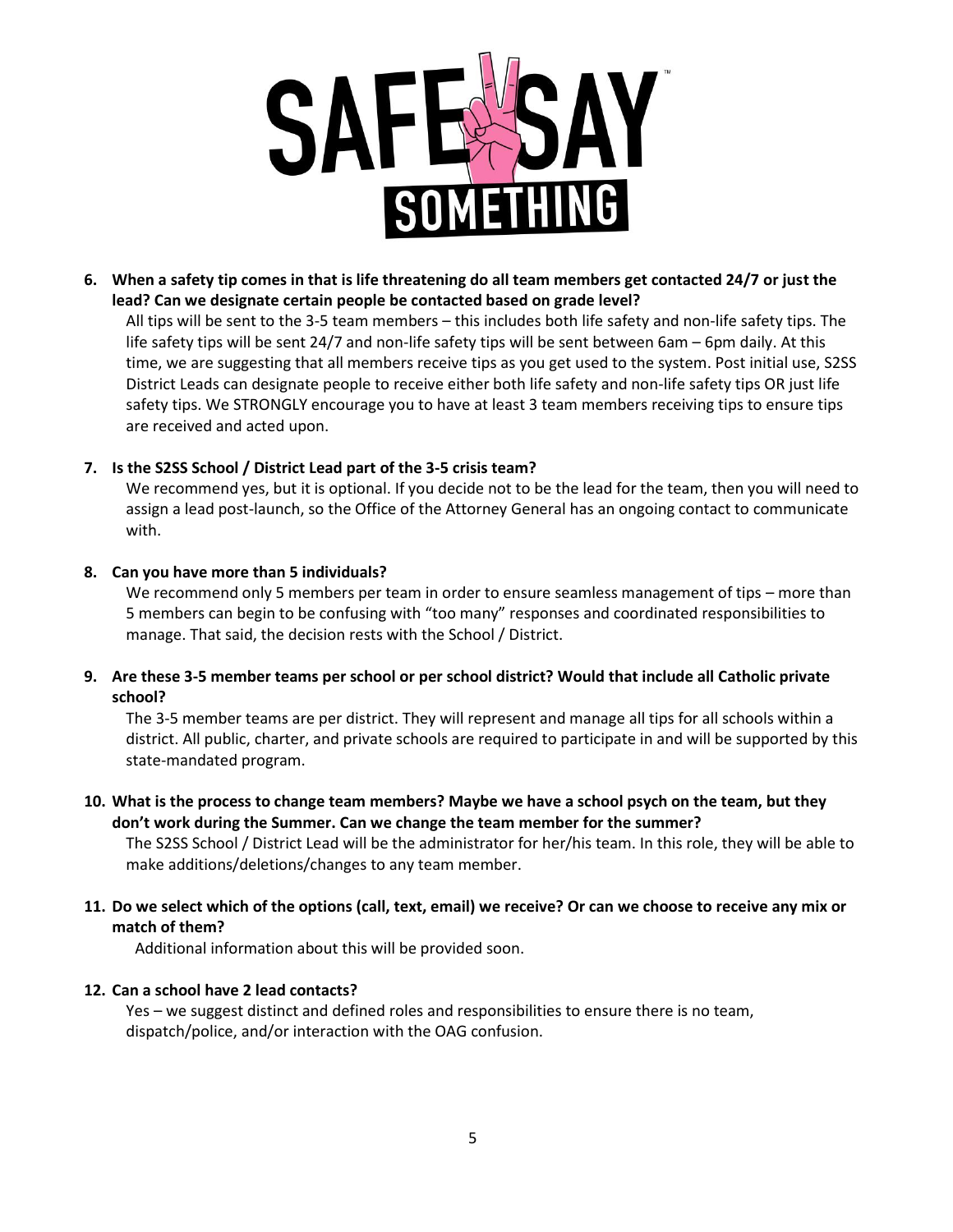

# **13. What if a tip comes through regarding a family matter, not related to any schools, will the crisis team still be notified?**

Yes – all tips are forwarded to the School / District 3-5 member team and law enforcement as needed. This is done to keep you informed as to what may be impacting a student(s).

# **14. What is the turnaround time - from receipt of a tip to the district notification?**

Typically, a tip takes 1-3 minutes if all needed information is available to be sent to the School / District. If more information is needed in order to properly inform and act upon a tip, then the time will extend. As a rule, the minimum information needed is what is the event/concern, who is involved, what is their address/where are they located now. If this is available then tips move quickly.

# **15. For small private schools, do you still need a team of 3-5?**

Yes – no matter what the size of the School / District, a 3-5 member team is needed. The driver to the number of members is availability to receive and act upon a tip. The higher the number, the more likely tips will be received and acted upon quickly. If we had just 1-2 people, you significantly increase risk of a tip not being received and acted upon as those individuals may be sick, out-of-town/range of alerts, etc..

# **16. I'm Lead for a charter school with high school and middle school campus. How best to implement across buildings?**

One team of 3-5 members will receive and act against a tip. We suggest identifying individuals in those buildings to whom you can share tip information with (via email). All S2SS members will have the ability to send tips to other in-district recipients. This will be taught at the regional trainings.

# **17. If a tip is focused on a non-school issue (such as child abuse by a parent) will both the school and law enforcement find out or just law enforcement?**

Both school and law enforcement will be informed as the tip was received through S2SS and both will receive it to action against it. The Crisis Center is only responsible for triaging and forwarding the tip to local school and law enforcement authorities for them to action against.

# **Program Funding and Cost**

# **1. How is this program funded?**

The Commonwealth of Pennsylvania is funding the Crisis Center and its operations through Office of Attorney General and Sandy Hook Promise is funding training and education. There is no cost to school entities, dispatch and/or individuals who download and utilize the program. Finally, it will also include awareness materials and any guides for in-school student clubs to sustain the program within each and every participating school in the state.

# **2. Is there a charge for Sandy Hook Promise (SHP) trainers?**

There is no charge for any SHP trainers to deliver and train students and/or educators/administrators. Please note that student trainer availability is limited.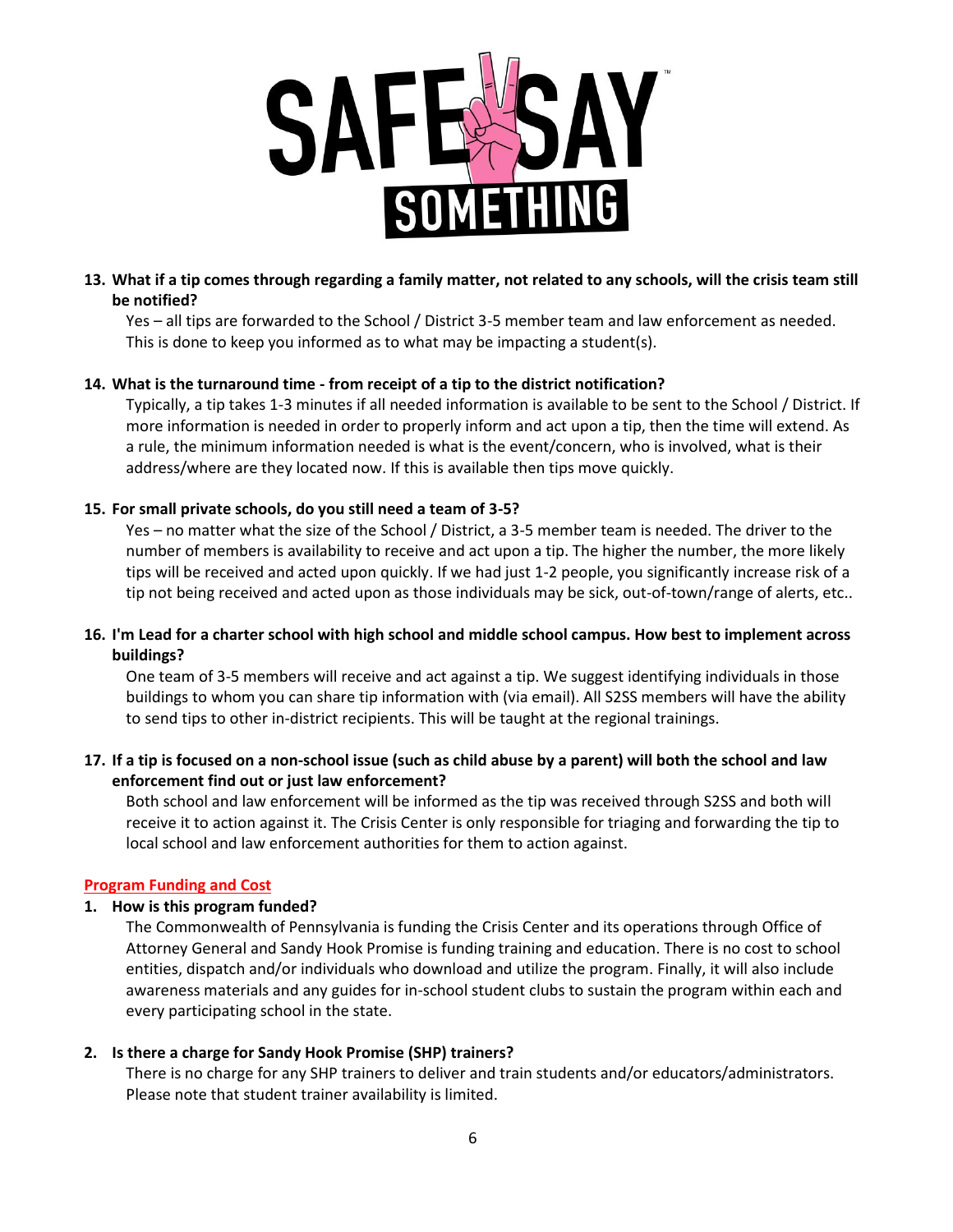

# **3. Is there a cost for S2SS in-school awareness materials?**

The first awareness kit will be provided to Schools / Districts at no cost. Any additional kits needed by a School / District will cost \$45 each. Instructions will be provided to the S2SS Lead on how to order additional kits.

# **Dispatch and Police**

**1. I currently have schools in 6 counties in western PA. Do I need to train and meet with each 911 center in each county?** 

The Office of the Attorney General and Sandy Hook Promise will manage and train all 911 Dispatch Centers in all counties. You, however, will need to work with each to ensure each dispatch/local police and district are coordinated in their efforts to action against any life safety tips. A worksheet will be provided as a discussion guide on "how to work together".

**2. Does the Safe2Say process connect law enforcement action plans and district action plans related to a life safety tip or are they disconnected? If the disconnect exists is there a best practice for districts/law enforcement to adopt?**

Each School / District will need to work with law enforcement to ensure each dispatch/local police and district are coordinated in their efforts to action against any life safety tips. A worksheet will be provided as a discussion guide on "how to work together".

**3. Regarding the FERPA, are Schools / Districts permitted to share student contact information (phone, address, etc.) with local law enforcement?**

Yes – in cases that involve the welfare and well-being of a student in crisis, contact information for a student may be shared with local law enforcement to allow them to respond and intervene.

**4. Are all local police department being trained on this as well?** 

No – only County 911Dispatch and School / District officials.

**5. Is there outreach that will occur to law enforcement and the local dispatch centers so they understand this system?**

Yes – however, only County 911Dispatch will be informed and trained on the system. Currently, local law enforcement will be informed of the system but NOT trained to use the S2SS platform as any and all information will be passed to them by 911Dispatch.

**6. Will the outreach to 911 dispatchers that you are referencing happen prior to the districts/leads meeting with the 911 dispatchers?**

Yes – this is the current plan to allow both parties to be able to speak to the system and how they will work together.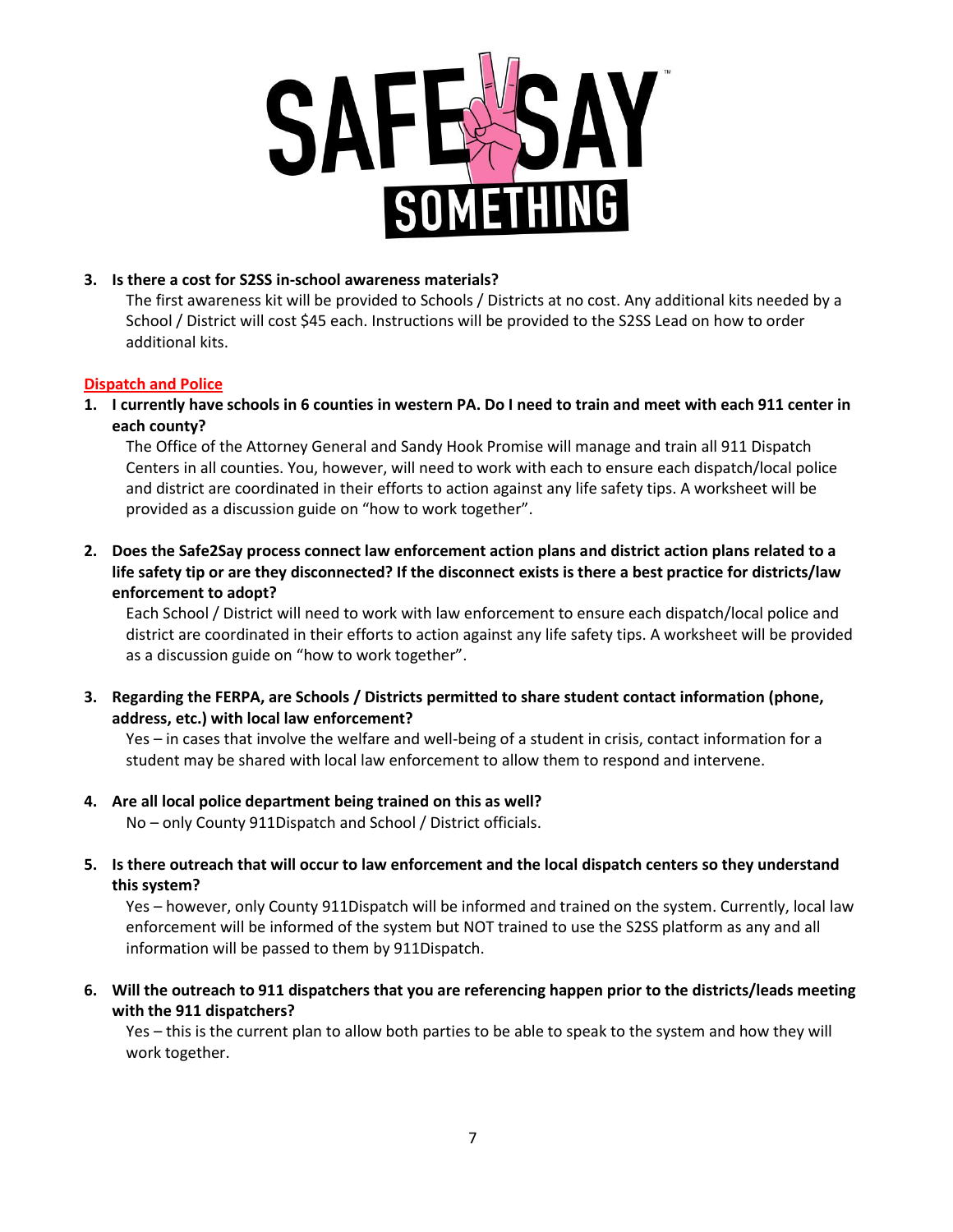

**7. What is the timeline for the protocols between School / District and police be established? Will they be complete before the 2 hour training?**

Schools / Districts will need to meet with police and dispatch in December to develop and review protocols / operating procedures for who will do what within a district. What is most critical is who and how a child's address will be shared with law enforcement when it is needed for a life safety intervention.

Protocols / operating procedures should be completed post-2 hour training. This will allow both sides to better understand the system and how each will work with in and across it together.

**8. Are you aware of any schools / districts who have partnered with local law enforcement to which they had access to the school data base (pro-soft) which would permit local law enforcement to gather the students address immediately to avoid wait time which may hinder the investigation?** 

Yes – however in other states. MOU examples exist that can be shared (upon request) with School / District officials for their legal review and implementation. Sandy Hook Promise has the MOU sample used in the state of Massachusetts.

# **9. Is 911 getting the same level of training?**

Yes – they will go through a Kickoff Webinar and then full training.

# **10. Why is it the school district's responsibility to coordinate with 911 / local police?**

Life safety tips are sent to 911Dispatch and your school/district. It is important that both understand who is going to take what role when these tips are received. Additionally, how you will coordinate with your local police. The good news is its likely you have protocols in place already that will allow you to reference and build from together. If not, a discussion guide will be provided for these meetings.

# **11. Will 911 have a list of our team numbers and contact or do we need to share?**

Yes – your contact information is built into the S2SS platform so you can see/contact them and they can see/contact you. We will set this up for you and show you where that information is located during training.

# **Crisis Center**

# **12. How are tips triaged?**

Tips are triaged by Analysts in the Office of the Attorney General Crisis Center. They triage each tip to ensure there is enough information to act upon the tip, determine if the tip is life safety or non-life safety as well as conduct on-going 2-way dialog with the tipster where needed.

# **13. If child abuse is alleged will the Crisis Center be required reporters to Child line alleviating school staff from also making that call?**

No – the Crisis Center is solely responsible for triaging and forwarding the tip to local school and law enforcement officials to review and take action against. Therefore the responsibility related to mandated reporters of child abuse will remain and continue to lie with school staff or local law enforcement as well.